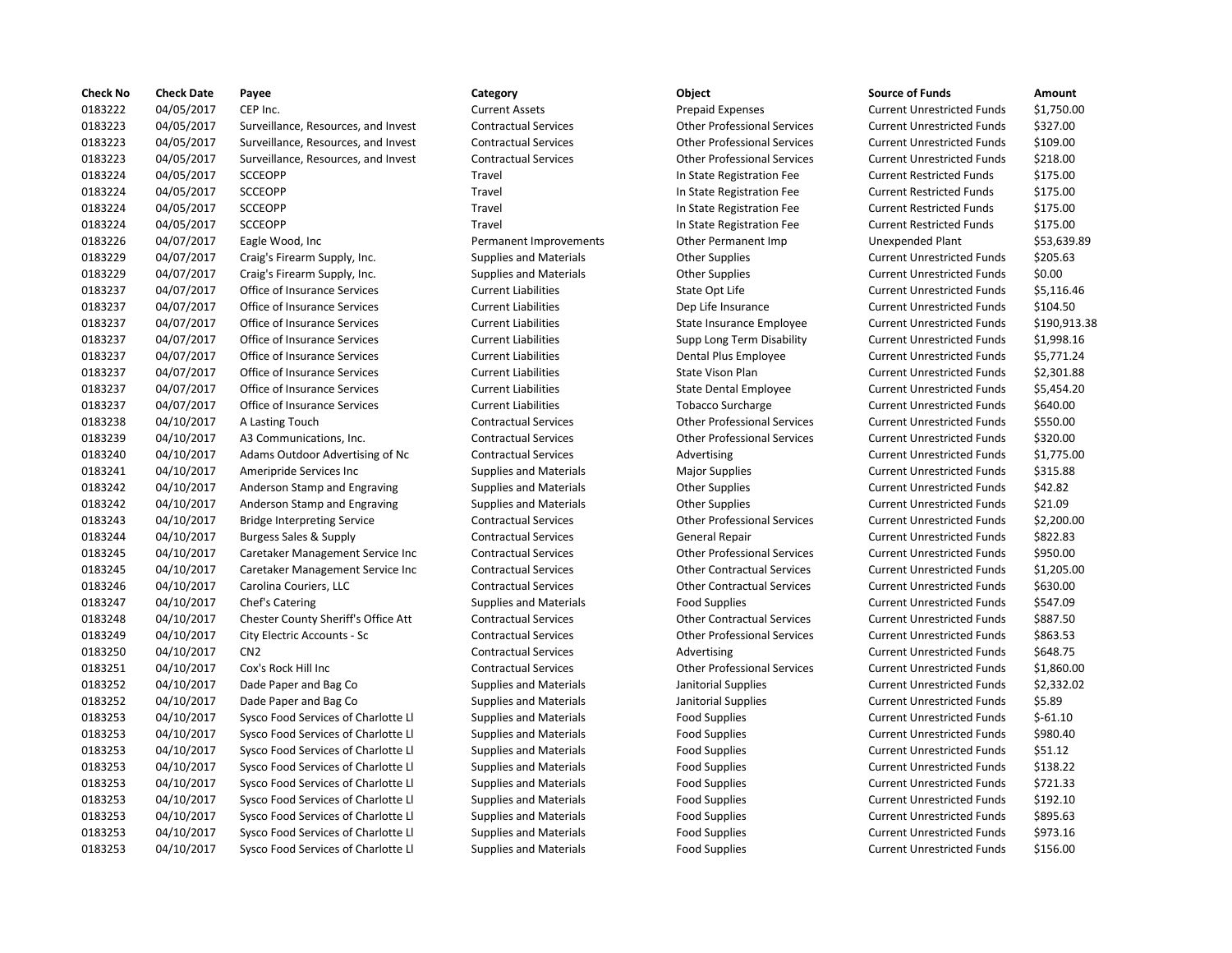| <b>Check No</b> | <b>Check Date</b> | Payee                                    | Category                      | Object                             | <b>Source of Funds</b>            | Amount     |
|-----------------|-------------------|------------------------------------------|-------------------------------|------------------------------------|-----------------------------------|------------|
| 0183253         | 04/10/2017        | Sysco Food Services of Charlotte LI      | <b>Supplies and Materials</b> | <b>Food Supplies</b>               | <b>Current Unrestricted Funds</b> | \$1,364.04 |
| 0183254         | 04/10/2017        | Data Network Solutions Inc               | Equipment                     | <b>Educational Equipment</b>       | <b>Current Restricted Funds</b>   | $$-0.01$   |
| 0183254         | 04/10/2017        | Data Network Solutions Inc               | Equipment                     | <b>Educational Equipment</b>       | <b>Current Restricted Funds</b>   | \$6,860.10 |
| 0183254         | 04/10/2017        | Data Network Solutions Inc               | Equipment                     | <b>Educational Equipment</b>       | <b>Current Restricted Funds</b>   | \$39.00    |
| 0183254         | 04/10/2017        | Data Network Solutions Inc               | Equipment                     | <b>Educational Equipment</b>       | <b>Current Restricted Funds</b>   | \$386.10   |
| 0183254         | 04/10/2017        | Data Network Solutions Inc               | Equipment                     | <b>Educational Equipment</b>       | <b>Current Restricted Funds</b>   | \$432.00   |
| 0183254         | 04/10/2017        | Data Network Solutions Inc               | Equipment                     | <b>Educational Equipment</b>       | <b>Current Restricted Funds</b>   | \$1,800.00 |
| 0183255         | 04/10/2017        | Dell Marketing Usa Lp                    | Equipment                     | <b>Educational Equipment</b>       | <b>Current Restricted Funds</b>   | \$2,941.19 |
| 0183255         | 04/10/2017        | Dell Marketing Usa Lp                    | Equipment                     | <b>Educational Equipment</b>       | <b>Current Restricted Funds</b>   | \$0.00     |
| 0183255         | 04/10/2017        | Dell Marketing Usa Lp                    | Equipment                     | <b>Educational Equipment</b>       | <b>Current Restricted Funds</b>   | \$6,654.34 |
| 0183255         | 04/10/2017        | Dell Marketing Usa Lp                    | Equipment                     | <b>Educational Equipment</b>       | <b>Current Restricted Funds</b>   | \$25,437.9 |
| 0183255         | 04/10/2017        | Dell Marketing Usa Lp                    | Equipment                     | <b>Educational Equipment</b>       | <b>Current Restricted Funds</b>   | \$20,376.7 |
| 0183255         | 04/10/2017        | Dell Marketing Usa Lp                    | <b>Supplies and Materials</b> | <b>Education Supplies</b>          | <b>Current Restricted Funds</b>   | \$33,420.9 |
| 0183255         | 04/10/2017        | Dell Marketing Usa Lp                    | <b>Supplies and Materials</b> | <b>Education Supplies</b>          | <b>Current Restricted Funds</b>   | \$1,137.77 |
| 0183255         | 04/10/2017        | Dell Marketing Usa Lp                    | <b>Supplies and Materials</b> | <b>Education Supplies</b>          | <b>Current Restricted Funds</b>   | \$1,134.00 |
| 0183256         | 04/10/2017        | <b>Education Business Resource Corp.</b> | <b>Contractual Services</b>   | <b>Other Professional Services</b> | <b>Current Unrestricted Funds</b> | \$7,000.00 |
| 0183257         | 04/10/2017        | Ellucian Inc                             | <b>Contractual Services</b>   | <b>Other Professional Services</b> | <b>Current Unrestricted Funds</b> | \$745.50   |
| 0183257         | 04/10/2017        | Ellucian Inc                             | <b>Contractual Services</b>   | <b>Other Professional Services</b> | <b>Current Unrestricted Funds</b> | \$639.00   |
| 0183257         | 04/10/2017        | Ellucian Inc                             | <b>Contractual Services</b>   | <b>Other Professional Services</b> | <b>Current Unrestricted Funds</b> | \$2,662.50 |
| 0183258         | 04/10/2017        | The Equipment Room                       | <b>Supplies and Materials</b> | <b>Clothing Supplies</b>           | <b>Current Unrestricted Funds</b> | \$108.00   |
| 0183258         | 04/10/2017        | The Equipment Room                       | <b>Supplies and Materials</b> | <b>Clothing Supplies</b>           | <b>Current Unrestricted Funds</b> | \$162.00   |
| 0183259         | 04/10/2017        | Graybar Electric Co                      | <b>Contractual Services</b>   | General Repair                     | <b>Current Unrestricted Funds</b> | \$1,600.50 |
| 0183259         | 04/10/2017        | Graybar Electric Co                      | <b>Contractual Services</b>   | <b>General Repair</b>              | <b>Current Unrestricted Funds</b> | \$300.00   |
| 0183259         | 04/10/2017        | Graybar Electric Co                      | <b>Contractual Services</b>   | General Repair                     | <b>Current Unrestricted Funds</b> | \$2,364.00 |
| 0183259         | 04/10/2017        | Graybar Electric Co                      | <b>Contractual Services</b>   | General Repair                     | <b>Current Unrestricted Funds</b> | \$153.06   |
| 0183260         | 04/10/2017        | The Honey Baked Ham Co #1543             | <b>Supplies and Materials</b> | <b>Food Supplies</b>               | <b>Current Unrestricted Funds</b> | \$65.47    |
| 0183260         | 04/10/2017        | The Honey Baked Ham Co #1543             | <b>Supplies and Materials</b> | <b>Food Supplies</b>               | <b>Current Unrestricted Funds</b> | \$461.25   |
| 0183261         | 04/10/2017        | IData Incorporated                       | <b>Contractual Services</b>   | <b>Other Professional Services</b> | <b>Current Unrestricted Funds</b> | \$665.00   |
| 0183262         | 04/10/2017        | Johnson Controls Inc                     | <b>Contractual Services</b>   | <b>Other Contractual Services</b>  | <b>Current Unrestricted Funds</b> | \$676.00   |
| 0183263         | 04/10/2017        | Gala Affairs Party Rentals               | <b>Contractual Services</b>   | <b>Other Contractual Services</b>  | <b>Current Unrestricted Funds</b> | \$381.99   |
| 0183264         | 04/10/2017        | LogRhythm, Inc                           | <b>Contractual Services</b>   | <b>Other Contractual Services</b>  | <b>Current Unrestricted Funds</b> | \$3,800.77 |
| 0183265         | 04/10/2017        | Manufacturing Skill Standards Counc      | <b>Contractual Services</b>   | <b>Other Professional Services</b> | <b>Current Unrestricted Funds</b> | \$600.00   |
| 0183266         | 04/10/2017        | Merus Refreshment Services Inc           | <b>Supplies and Materials</b> | <b>Food Supplies</b>               | <b>Current Unrestricted Funds</b> | \$85.49    |
| 0183266         | 04/10/2017        | Merus Refreshment Services Inc           | <b>Supplies and Materials</b> | <b>Food Supplies</b>               | <b>Current Unrestricted Funds</b> | \$70.62    |
| 0183267         | 04/10/2017        | Mid-Carolina Ahec, Inc.                  | <b>Contractual Services</b>   | <b>Other Professional Services</b> | <b>Current Unrestricted Funds</b> | \$40.00    |
| 0183267         | 04/10/2017        | Mid-Carolina Ahec, Inc.                  | <b>Contractual Services</b>   | <b>Other Professional Services</b> | <b>Current Unrestricted Funds</b> | \$24.00    |
| 0183267         | 04/10/2017        | Mid-Carolina Ahec, Inc.                  | <b>Contractual Services</b>   | <b>Other Professional Services</b> | <b>Current Unrestricted Funds</b> | \$56.00    |
| 0183268         | 04/10/2017        | Mitre Design Inc                         | <b>Contractual Services</b>   | <b>Other Professional Services</b> | <b>Current Unrestricted Funds</b> | \$2,500.00 |
| 0183268         | 04/10/2017        | Mitre Design Inc                         | <b>Contractual Services</b>   | <b>Other Professional Services</b> | <b>Current Unrestricted Funds</b> | \$3,750.00 |
| 0183269         | 04/10/2017        | Jeffrey A. Monroe                        | <b>Contractual Services</b>   | <b>Other Professional Services</b> | <b>Current Unrestricted Funds</b> | \$325.00   |
| 0183270         | 04/10/2017        | Ontario Investments, Inc.                | <b>Fixed Charges</b>          | Rental Data Processing Equip       | <b>Current Unrestricted Funds</b> | \$2,337.19 |
| 0183270         | 04/10/2017        | Ontario Investments, Inc.                | <b>Fixed Charges</b>          | Rental Data Processing Equip       | <b>Current Unrestricted Funds</b> | \$5,453.43 |
| 0183271         | 04/10/2017        | Panera Llc                               | <b>Supplies and Materials</b> | <b>Food Supplies</b>               | <b>Current Unrestricted Funds</b> | \$249.28   |
| 0183271         | 04/10/2017        | Panera Llc                               | <b>Supplies and Materials</b> | <b>Food Supplies</b>               | <b>Current Unrestricted Funds</b> | \$172.23   |
| 0183271         | 04/10/2017        | Panera Llc                               | <b>Supplies and Materials</b> | <b>Food Supplies</b>               | <b>Current Unrestricted Funds</b> | \$249.28   |
| 0183271         | 04/10/2017        | Panera Llc                               | <b>Supplies and Materials</b> | <b>Food Supplies</b>               | <b>Current Unrestricted Funds</b> | \$124.64   |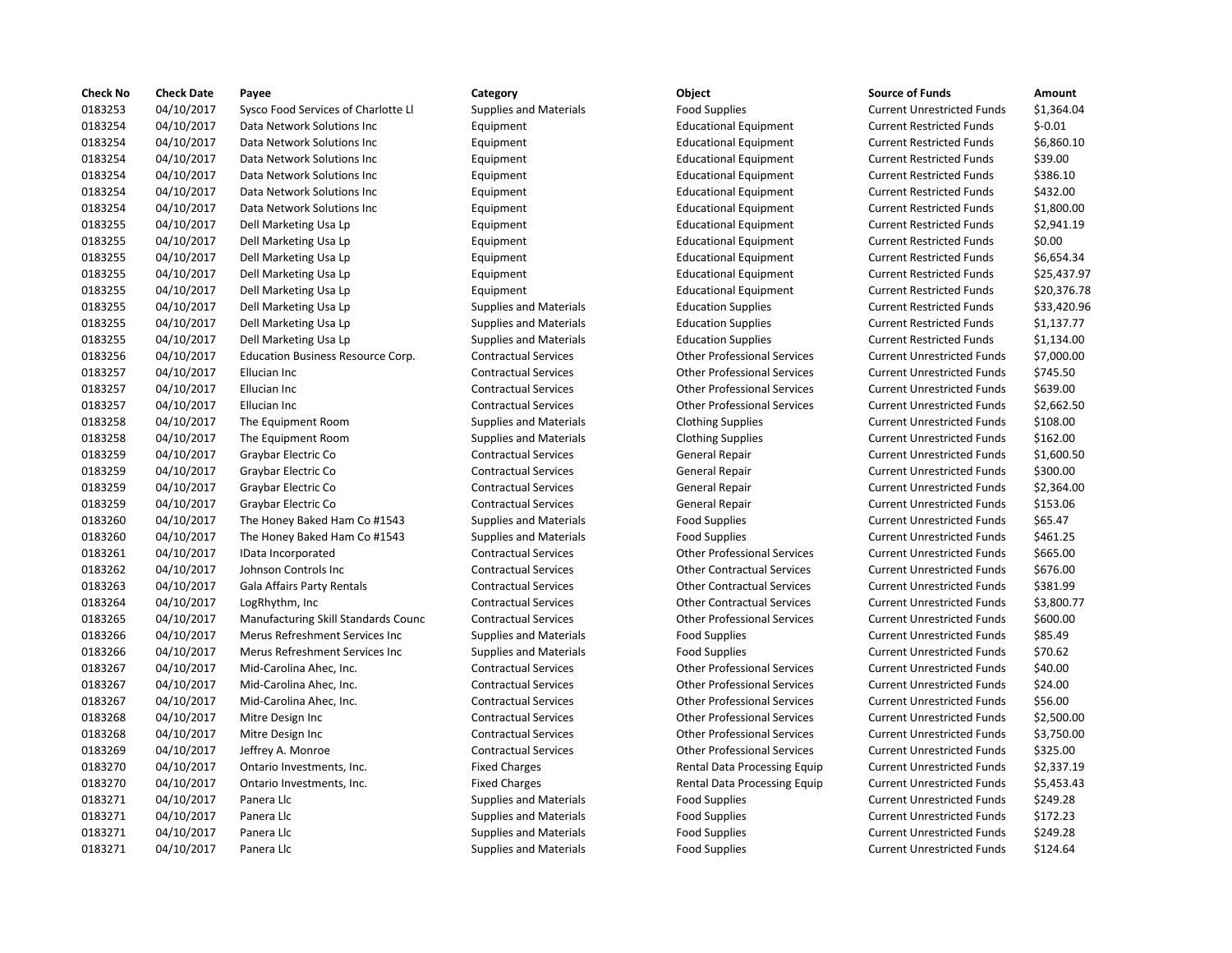| <b>Check No</b> | <b>Check Date</b> | Payee                                | Category                      | Object                             | <b>Source of Funds</b>            | Amount    |
|-----------------|-------------------|--------------------------------------|-------------------------------|------------------------------------|-----------------------------------|-----------|
| 0183272         | 04/10/2017        | <b>Recorded Books</b>                | Equipment                     | Library Books, Maps & Film         | <b>Current Unrestricted Funds</b> | \$29.95   |
| 0183272         | 04/10/2017        | <b>Recorded Books</b>                | Equipment                     | Library Books, Maps & Film         | <b>Current Unrestricted Funds</b> | \$79.89   |
| 0183273         | 04/10/2017        | Katherine R. Simpson                 | <b>Contractual Services</b>   | <b>Other Professional Services</b> | <b>Current Unrestricted Funds</b> | \$1,975.0 |
| 0183274         | 04/10/2017        | Sourceone Healthcare                 | <b>Supplies and Materials</b> | Medical & Lab Supplies             | <b>Current Unrestricted Funds</b> | \$133.33  |
| 0183275         | 04/10/2017        | Staffmark                            | <b>Contractual Services</b>   | <b>Other Contractual Services</b>  | <b>Current Unrestricted Funds</b> | \$522.59  |
| 0183275         | 04/10/2017        | Staffmark                            | <b>Contractual Services</b>   | <b>Other Contractual Services</b>  | <b>Current Unrestricted Funds</b> | \$515.97  |
| 0183275         | 04/10/2017        | Staffmark                            | <b>Contractual Services</b>   | <b>Other Professional Services</b> | <b>Current Unrestricted Funds</b> | \$293.20  |
| 0183275         | 04/10/2017        | Staffmark                            | <b>Contractual Services</b>   | <b>Other Contractual Services</b>  | <b>Current Unrestricted Funds</b> | \$293.20  |
| 0183275         | 04/10/2017        | Staffmark                            | <b>Contractual Services</b>   | <b>Other Contractual Services</b>  | <b>Current Unrestricted Funds</b> | \$293.20  |
| 0183276         | 04/10/2017        | U Save Auto Rental                   | Travel                        | Travel                             | <b>Current Unrestricted Funds</b> | \$49.90   |
| 0183276         | 04/10/2017        | U Save Auto Rental                   | Travel                        | Travel                             | <b>Current Unrestricted Funds</b> | \$110.60  |
| 0183276         | 04/10/2017        | U Save Auto Rental                   | Travel                        | Travel                             | <b>Current Unrestricted Funds</b> | \$55.01   |
| 0183276         | 04/10/2017        | U Save Auto Rental                   | Travel                        | Travel                             | <b>Current Unrestricted Funds</b> | \$164.03  |
| 0183276         | 04/10/2017        | U Save Auto Rental                   | Travel                        | Travel                             | <b>Current Unrestricted Funds</b> | \$118.20  |
| 0183276         | 04/10/2017        | U Save Auto Rental                   | Travel                        | Travel                             | <b>Current Unrestricted Funds</b> | \$237.47  |
| 0183276         | 04/10/2017        | U Save Auto Rental                   | Travel                        | Travel                             | <b>Current Unrestricted Funds</b> | \$42.73   |
| 0183277         | 04/10/2017        | <b>Unifirst Corporation</b>          | <b>Contractual Services</b>   | <b>Other Professional Services</b> | <b>Current Unrestricted Funds</b> | \$105.46  |
| 0183278         | 04/10/2017        | Valley Proteins, Inc.                | <b>Contractual Services</b>   | <b>Other Professional Services</b> | <b>Current Unrestricted Funds</b> | \$275.00  |
| 0183279         | 04/10/2017        | Vendable Systems Inc                 | <b>Supplies and Materials</b> | <b>Food Supplies</b>               | <b>Current Unrestricted Funds</b> | \$82.32   |
| 0183280         | 04/10/2017        | Waiter's Choice Catering             | <b>Supplies and Materials</b> | <b>Food Supplies</b>               | <b>Current Unrestricted Funds</b> | \$285.87  |
| 0183280         | 04/10/2017        | <b>Waiter's Choice Catering</b>      | <b>Supplies and Materials</b> | <b>Food Supplies</b>               | <b>Current Unrestricted Funds</b> | \$285.87  |
| 0183281         | 04/10/2017        | Xerox Corporation                    | <b>Fixed Charges</b>          | Leased To Own Equip                | <b>Current Unrestricted Funds</b> | \$732.70  |
| 0183281         | 04/10/2017        | Xerox Corporation                    | <b>Fixed Charges</b>          | Leased To Own Equip                | <b>Current Unrestricted Funds</b> | \$707.13  |
| 0183282         | 04/10/2017        | Data Network Solutions Inc           | Equipment                     | <b>Educational Equipment</b>       | <b>Current Restricted Funds</b>   | \$10,000  |
| 0183283         | 04/10/2017        | HelpSystems LLC                      | <b>Contractual Services</b>   | <b>Other Contractual Services</b>  | <b>Current Unrestricted Funds</b> | \$1,136.0 |
| 0183283         | 04/10/2017        | HelpSystems LLC                      | <b>Contractual Services</b>   | <b>Other Contractual Services</b>  | <b>Current Unrestricted Funds</b> | \$850.00  |
| 0183284         | 04/10/2017        | <b>Melanie Rowe Catering</b>         | <b>Supplies and Materials</b> | <b>Food Supplies</b>               | <b>Current Unrestricted Funds</b> | \$626.40  |
| 0183286         | 04/11/2017        | Jacksons Kitchen                     | <b>Supplies and Materials</b> | <b>Food Supplies</b>               | <b>Current Unrestricted Funds</b> | \$431.68  |
| 0183286         | 04/11/2017        | Jacksons Kitchen                     | <b>Supplies and Materials</b> | <b>Food Supplies</b>               | <b>Current Unrestricted Funds</b> | \$757.35  |
| 0183287         | 04/11/2017        | Cherry Tree, LLC                     | <b>Fixed Charges</b>          | Rent Non State                     | <b>Current Unrestricted Funds</b> | \$8,532.5 |
| 0183288         | 04/11/2017        | York Technical College Foundation    | <b>Fixed Charges</b>          | Rent Non State                     | <b>Current Unrestricted Funds</b> | \$1,666.6 |
| 0183288         | 04/11/2017        | York Technical College Foundation    | <b>Fixed Charges</b>          | Rent Non State                     | <b>Current Unrestricted Funds</b> | \$3,082.3 |
| 0183288         | 04/11/2017        | York Technical College Foundation    | <b>Fixed Charges</b>          | Rent Non State                     | <b>Current Unrestricted Funds</b> | \$1,607.5 |
| 0183289         | 04/12/2017        | <b>Scaffold Store</b>                | <b>Supplies and Materials</b> | <b>Education Supplies</b>          | <b>Current Unrestricted Funds</b> | \$900.00  |
| 0183289         | 04/12/2017        | <b>Scaffold Store</b>                | Supplies and Materials        | <b>Education Supplies</b>          | <b>Current Unrestricted Funds</b> | \$190.00  |
| 0183289         | 04/12/2017        | Scaffold Store                       | <b>Supplies and Materials</b> | <b>Education Supplies</b>          | <b>Current Unrestricted Funds</b> | \$1,531.9 |
| 0183289         | 04/12/2017        | <b>Scaffold Store</b>                | <b>Supplies and Materials</b> | <b>Education Supplies</b>          | <b>Current Unrestricted Funds</b> | \$90.72   |
| 0183289         | 04/12/2017        | <b>Scaffold Store</b>                | <b>Supplies and Materials</b> | <b>Education Supplies</b>          | <b>Current Unrestricted Funds</b> | \$66.42   |
| 0183289         | 04/12/2017        | <b>Scaffold Store</b>                | Supplies and Materials        | <b>Education Supplies</b>          | <b>Current Unrestricted Funds</b> | \$9.14    |
| 0183289         | 04/12/2017        | <b>Scaffold Store</b>                | <b>Supplies and Materials</b> | <b>Education Supplies</b>          | <b>Current Unrestricted Funds</b> | \$118.69  |
| 0183289         | 04/12/2017        | Scaffold Store                       | Supplies and Materials        | <b>Education Supplies</b>          | <b>Current Unrestricted Funds</b> | \$43.88   |
| 0183289         | 04/12/2017        | <b>Scaffold Store</b>                | <b>Supplies and Materials</b> | <b>Education Supplies</b>          | <b>Current Unrestricted Funds</b> | \$429.59  |
| 0183291         | 04/13/2017        | Grumpy Brothers Grill and Bakery     | Supplies and Materials        | <b>Food Supplies</b>               | <b>Current Unrestricted Funds</b> | \$96.78   |
| 0183292         | 04/14/2017        | <b>Chester Metropolitan District</b> | <b>Contractual Services</b>   | <b>Utilities</b>                   | <b>Current Unrestricted Funds</b> | \$72.43   |
| 0183293         | 04/17/2017        | Human Anatomy and Physiology Societ  | <b>Fixed Charges</b>          | Dues & Membership Fees             | <b>Current Unrestricted Funds</b> | \$75.00   |
| 0183294         | 04/18/2017        | Tapfin                               | <b>Contractual Services</b>   | <b>Other Professional Services</b> | <b>Current Unrestricted Funds</b> | \$670.00  |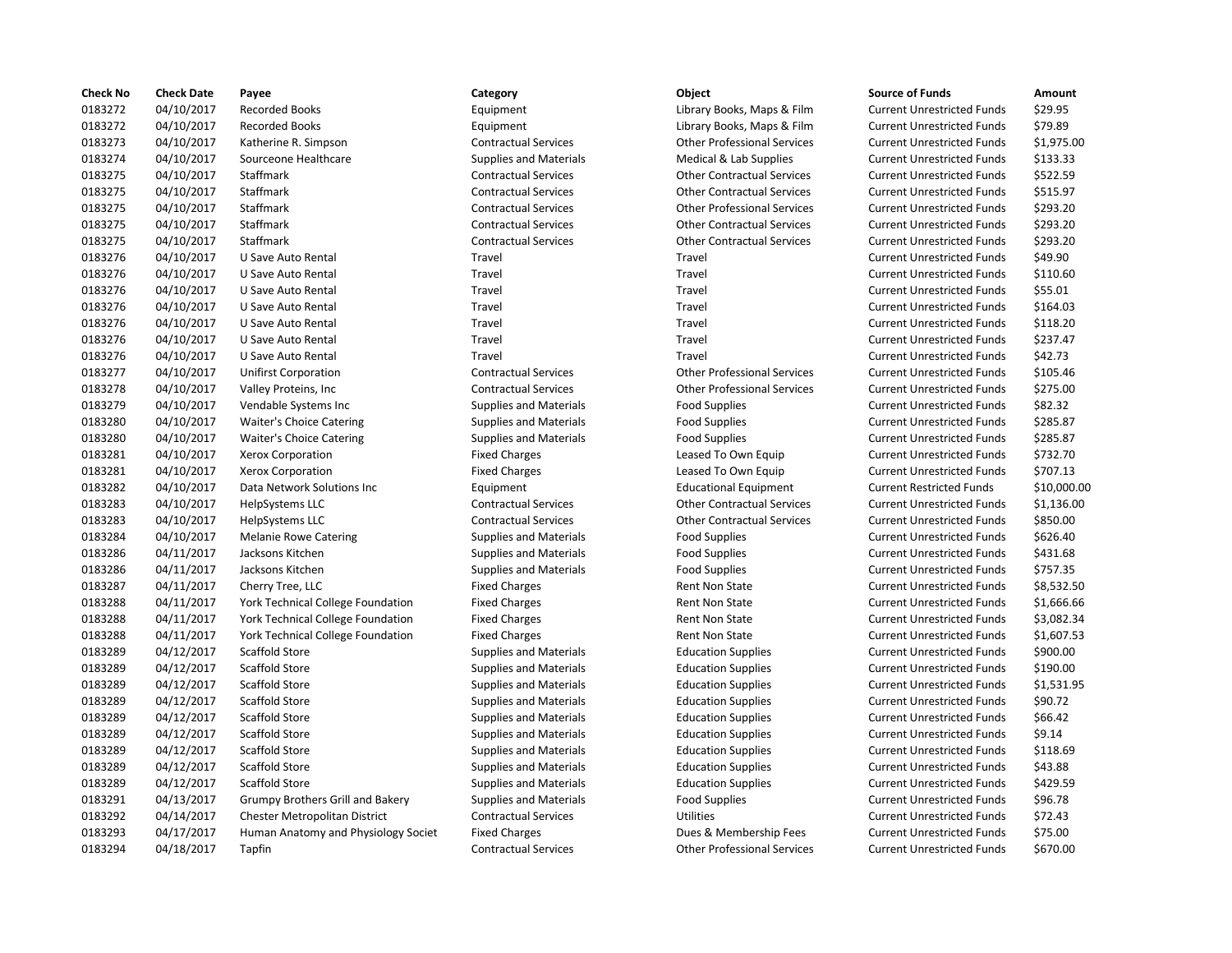| <b>Check No</b> | <b>Check Date</b> | Payee                                  | Category                         | Object                             | <b>Source of Funds</b>            | Amount    |
|-----------------|-------------------|----------------------------------------|----------------------------------|------------------------------------|-----------------------------------|-----------|
| 0183296         | 04/18/2017        | Lancaster Breakfast Rotary Club        | <b>Fixed Charges</b>             | Dues & Membership Fees             | <b>Current Unrestricted Funds</b> | \$155.00  |
| 0183297         | 04/18/2017        | Petty Cash                             | Supplies and Materials           | Fuel                               | <b>Current Unrestricted Funds</b> | \$15.00   |
| 0183297         | 04/18/2017        | Petty Cash                             | <b>Supplies and Materials</b>    | <b>Education Supplies</b>          | <b>Current Unrestricted Funds</b> | \$56.98   |
| 0183297         | 04/18/2017        | Petty Cash                             | <b>Supplies and Materials</b>    | <b>Education Supplies</b>          | <b>Current Restricted Funds</b>   | \$7.48    |
| 0183300         | 04/18/2017        | <b>Waterford Property Owners Assoc</b> | <b>Contractual Services</b>      | <b>Other Professional Services</b> | <b>Current Unrestricted Funds</b> | \$723.95  |
| 0183303         | 04/19/2017        | Jacksons Kitchen                       | <b>Supplies and Materials</b>    | <b>Food Supplies</b>               | <b>Current Unrestricted Funds</b> | \$4,268.5 |
| 0183303         | 04/19/2017        | Jacksons Kitchen                       | <b>Supplies and Materials</b>    | <b>Food Supplies</b>               | <b>Current Unrestricted Funds</b> | \$1,323.0 |
| 0183303         | 04/19/2017        | Jacksons Kitchen                       | <b>Supplies and Materials</b>    | <b>Food Supplies</b>               | <b>Current Unrestricted Funds</b> | \$2,173.1 |
| 0183304         | 04/20/2017        | <b>Bank of America</b>                 | <b>Current Liabilities</b>       | A/P Bank of America                | <b>Current Unrestricted Funds</b> | \$164,91  |
| 0183306         | 04/20/2017        | Surveillance, Resources, and Invest    | <b>Contractual Services</b>      | <b>Other Professional Services</b> | <b>Current Unrestricted Funds</b> | \$2,398.0 |
| 0183307         | 04/20/2017        | Surveillance, Resources, and Invest    | Op Revenue - Other Current Unres | SRI                                | <b>Current Unrestricted Funds</b> | \$272.50  |
| 0183307         | 04/20/2017        | Surveillance, Resources, and Invest    | Op Revenue - Other Current Unres | SRI                                | <b>Current Unrestricted Funds</b> | \$54.50   |
| 0183309         | 04/20/2017        | Chester County Sheriff's Office Att    | <b>Contractual Services</b>      | <b>Other Contractual Services</b>  | <b>Current Unrestricted Funds</b> | \$887.50  |
| 0183309         | 04/20/2017        | Chester County Sheriff's Office Att    | <b>Contractual Services</b>      | <b>Other Contractual Services</b>  | <b>Current Unrestricted Funds</b> | \$862.50  |
| 0183310         | 04/20/2017        | <b>Interior Plantscapes Llc</b>        | <b>Contractual Services</b>      | <b>Other Professional Services</b> | <b>Current Unrestricted Funds</b> | \$305.00  |
| 0183311         | 04/20/2017        | Dell Computer Corporation              | <b>Supplies and Materials</b>    | <b>Other Supplies</b>              | <b>Current Restricted Funds</b>   | \$176.36  |
| 0183311         | 04/20/2017        | Dell Computer Corporation              | <b>Supplies and Materials</b>    | <b>Other Supplies</b>              | <b>Current Restricted Funds</b>   | \$176.28  |
| 0183311         | 04/20/2017        | Dell Computer Corporation              | Supplies and Materials           | <b>Other Supplies</b>              | <b>Current Restricted Funds</b>   | \$0.08    |
| 0183311         | 04/20/2017        | Dell Computer Corporation              | Supplies and Materials           | <b>Other Supplies</b>              | <b>Current Restricted Funds</b>   | \$0.00    |
| 0183312         | 04/21/2017        | <b>Chester Rental Uniform</b>          | <b>Supplies and Materials</b>    | <b>Clothing Supplies</b>           | <b>Current Unrestricted Funds</b> | \$5.94    |
| 0183312         | 04/21/2017        | <b>Chester Rental Uniform</b>          | <b>Supplies and Materials</b>    | <b>Clothing Supplies</b>           | <b>Current Unrestricted Funds</b> | \$5.94    |
| 0183312         | 04/21/2017        | <b>Chester Rental Uniform</b>          | <b>Supplies and Materials</b>    | <b>Clothing Supplies</b>           | <b>Current Unrestricted Funds</b> | \$5.94    |
| 0183312         | 04/21/2017        | <b>Chester Rental Uniform</b>          | Supplies and Materials           | <b>Clothing Supplies</b>           | <b>Current Unrestricted Funds</b> | \$5.94    |
| 0183312         | 04/21/2017        | <b>Chester Rental Uniform</b>          | <b>Supplies and Materials</b>    | <b>Clothing Supplies</b>           | <b>Current Unrestricted Funds</b> | \$5.94    |
| 0183312         | 04/21/2017        | <b>Chester Rental Uniform</b>          | <b>Current Liabilities</b>       | Uniform                            | <b>Current Unrestricted Funds</b> | \$5.94    |
| 0183312         | 04/21/2017        | <b>Chester Rental Uniform</b>          | <b>Current Liabilities</b>       | Uniform                            | <b>Current Unrestricted Funds</b> | \$5.94    |
| 0183312         | 04/21/2017        | <b>Chester Rental Uniform</b>          | <b>Current Liabilities</b>       | Uniform                            | <b>Current Unrestricted Funds</b> | \$5.94    |
| 0183312         | 04/21/2017        | <b>Chester Rental Uniform</b>          | <b>Current Liabilities</b>       | Uniform                            | <b>Current Unrestricted Funds</b> | \$5.94    |
| 0183312         | 04/21/2017        | <b>Chester Rental Uniform</b>          | <b>Current Liabilities</b>       | Uniform                            | <b>Current Unrestricted Funds</b> | \$5.94    |
| 0183313         | 04/21/2017        | <b>Chester Rental Uniform</b>          | <b>Current Liabilities</b>       | Uniform                            | <b>Current Unrestricted Funds</b> | \$5.94    |
| 0183313         | 04/21/2017        | <b>Chester Rental Uniform</b>          | <b>Current Liabilities</b>       | Uniform                            | <b>Current Unrestricted Funds</b> | \$5.94    |
| 0183313         | 04/21/2017        | <b>Chester Rental Uniform</b>          | <b>Current Liabilities</b>       | Uniform                            | <b>Current Unrestricted Funds</b> | \$5.94    |
| 0183313         | 04/21/2017        | <b>Chester Rental Uniform</b>          | <b>Current Liabilities</b>       | Uniform                            | <b>Current Unrestricted Funds</b> | \$5.94    |
| 0183313         | 04/21/2017        | <b>Chester Rental Uniform</b>          | <b>Supplies and Materials</b>    | <b>Clothing Supplies</b>           | <b>Current Unrestricted Funds</b> | \$5.94    |
| 0183313         | 04/21/2017        | <b>Chester Rental Uniform</b>          | Supplies and Materials           | <b>Clothing Supplies</b>           | <b>Current Unrestricted Funds</b> | \$5.94    |
| 0183313         | 04/21/2017        | <b>Chester Rental Uniform</b>          | <b>Supplies and Materials</b>    | <b>Clothing Supplies</b>           | <b>Current Unrestricted Funds</b> | \$5.94    |
| 0183313         | 04/21/2017        | <b>Chester Rental Uniform</b>          | <b>Supplies and Materials</b>    | <b>Clothing Supplies</b>           | <b>Current Unrestricted Funds</b> | \$5.94    |
| 0183314         | 04/21/2017        | <b>Chester Rental Uniform</b>          | Supplies and Materials           | <b>Clothing Supplies</b>           | <b>Current Unrestricted Funds</b> | \$5.94    |
| 0183314         | 04/21/2017        | <b>Chester Rental Uniform</b>          | <b>Supplies and Materials</b>    | <b>Clothing Supplies</b>           | <b>Current Unrestricted Funds</b> | \$5.94    |
| 0183314         | 04/21/2017        | <b>Chester Rental Uniform</b>          | Supplies and Materials           | <b>Clothing Supplies</b>           | <b>Current Unrestricted Funds</b> | \$5.94    |
| 0183314         | 04/21/2017        | <b>Chester Rental Uniform</b>          | <b>Supplies and Materials</b>    | <b>Clothing Supplies</b>           | <b>Current Unrestricted Funds</b> | \$5.94    |
| 0183314         | 04/21/2017        | <b>Chester Rental Uniform</b>          | <b>Supplies and Materials</b>    | <b>Clothing Supplies</b>           | <b>Current Unrestricted Funds</b> | \$5.94    |
| 0183314         | 04/21/2017        | <b>Chester Rental Uniform</b>          | <b>Current Liabilities</b>       | Uniform                            | <b>Current Unrestricted Funds</b> | \$5.94    |
| 0183314         | 04/21/2017        | <b>Chester Rental Uniform</b>          | <b>Current Liabilities</b>       | Uniform                            | <b>Current Unrestricted Funds</b> | \$5.94    |
| 0183314         | 04/21/2017        | <b>Chester Rental Uniform</b>          | <b>Current Liabilities</b>       | Uniform                            | <b>Current Unrestricted Funds</b> | \$5.94    |
| 0183314         | 04/21/2017        | <b>Chester Rental Uniform</b>          | <b>Current Liabilities</b>       | Uniform                            | <b>Current Unrestricted Funds</b> | \$5.94    |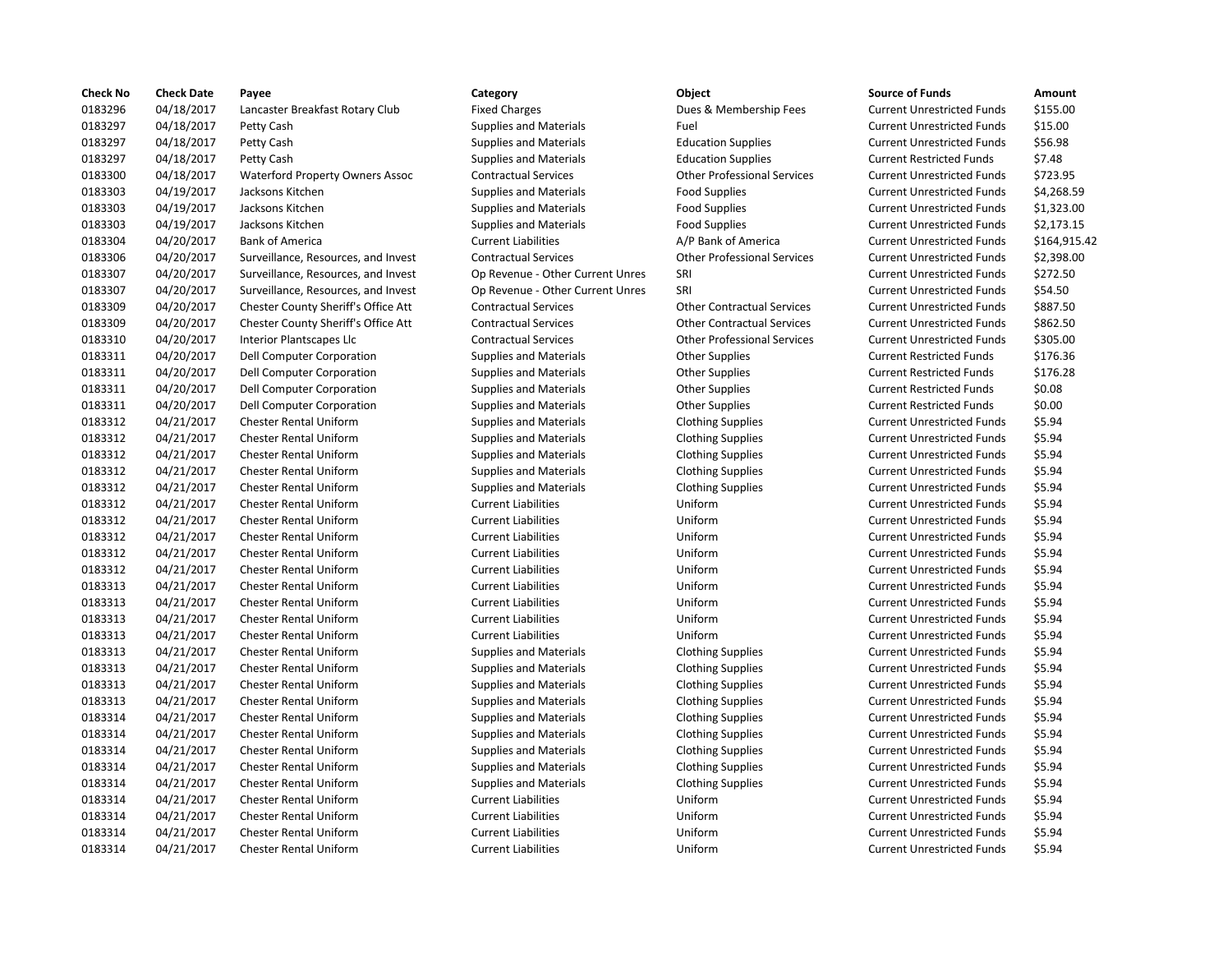| <b>Check No</b> | <b>Check Date</b> | Payee                              | Category                      | Object                             | <b>Source of Funds</b>            | Amount     |
|-----------------|-------------------|------------------------------------|-------------------------------|------------------------------------|-----------------------------------|------------|
| 0183314         | 04/21/2017        | <b>Chester Rental Uniform</b>      | <b>Current Liabilities</b>    | Uniform                            | <b>Current Unrestricted Funds</b> | \$5.94     |
| 0183315         | 04/21/2017        | <b>Chester Rental Uniform</b>      | <b>Current Liabilities</b>    | Uniform                            | <b>Current Unrestricted Funds</b> | \$33.06    |
| 0183315         | 04/21/2017        | <b>Chester Rental Uniform</b>      | <b>Current Liabilities</b>    | Uniform                            | <b>Current Unrestricted Funds</b> | \$33.06    |
| 0183315         | 04/21/2017        | <b>Chester Rental Uniform</b>      | <b>Current Liabilities</b>    | Uniform                            | <b>Current Unrestricted Funds</b> | \$33.06    |
| 0183315         | 04/21/2017        | <b>Chester Rental Uniform</b>      | <b>Current Liabilities</b>    | Uniform                            | <b>Current Unrestricted Funds</b> | \$33.06    |
| 0183315         | 04/21/2017        | <b>Chester Rental Uniform</b>      | <b>Current Liabilities</b>    | Uniform                            | <b>Current Unrestricted Funds</b> | \$33.06    |
| 0183315         | 04/21/2017        | <b>Chester Rental Uniform</b>      | <b>Supplies and Materials</b> | <b>Clothing Supplies</b>           | <b>Current Unrestricted Funds</b> | \$33.06    |
| 0183315         | 04/21/2017        | <b>Chester Rental Uniform</b>      | <b>Supplies and Materials</b> | <b>Clothing Supplies</b>           | <b>Current Unrestricted Funds</b> | \$33.06    |
| 0183315         | 04/21/2017        | <b>Chester Rental Uniform</b>      | <b>Supplies and Materials</b> | <b>Clothing Supplies</b>           | <b>Current Unrestricted Funds</b> | \$33.06    |
| 0183315         | 04/21/2017        | <b>Chester Rental Uniform</b>      | <b>Supplies and Materials</b> | <b>Clothing Supplies</b>           | <b>Current Unrestricted Funds</b> | \$33.06    |
| 0183315         | 04/21/2017        | <b>Chester Rental Uniform</b>      | <b>Supplies and Materials</b> | <b>Clothing Supplies</b>           | <b>Current Unrestricted Funds</b> | \$33.06    |
| 0183316         | 04/21/2017        | Mr. Nigel's Music                  | <b>Contractual Services</b>   | <b>Other Professional Services</b> | <b>Current Restricted Funds</b>   | \$300.00   |
| 0183317         | 04/25/2017        | Act                                | <b>Contractual Services</b>   | <b>Other Professional Services</b> | <b>Current Unrestricted Funds</b> | \$42.00    |
| 0183317         | 04/25/2017        | Act                                | <b>Contractual Services</b>   | <b>Other Professional Services</b> | <b>Current Unrestricted Funds</b> | \$272.75   |
| 0183317         | 04/25/2017        | Act                                | <b>Contractual Services</b>   | <b>Other Professional Services</b> | <b>Current Unrestricted Funds</b> | \$304.75   |
| 0183318         | 04/25/2017        | American Fence and Supply Co.      | <b>Contractual Services</b>   | <b>Other Contractual Services</b>  | <b>Current Unrestricted Funds</b> | \$3,736.0  |
| 0183319         | 04/25/2017        | Ameripride Services Inc            | <b>Supplies and Materials</b> | <b>Major Supplies</b>              | <b>Current Unrestricted Funds</b> | \$669.77   |
| 0183320         | 04/25/2017        | <b>Associated Microscope</b>       | <b>Contractual Services</b>   | General Repair                     | <b>Current Unrestricted Funds</b> | \$289.75   |
| 0183320         | 04/25/2017        | <b>Associated Microscope</b>       | <b>Contractual Services</b>   | General Repair                     | <b>Current Unrestricted Funds</b> | \$2,727.0  |
| 0183321         | 04/25/2017        | <b>Bridge Interpreting Service</b> | <b>Contractual Services</b>   | <b>Other Professional Services</b> | <b>Current Unrestricted Funds</b> | \$5,170.0  |
| 0183322         | 04/25/2017        | Burgess Sales & Supply             | <b>Contractual Services</b>   | <b>General Repair</b>              | <b>Current Unrestricted Funds</b> | \$650.35   |
| 0183323         | 04/25/2017        | Canon Solutions America Inc        | <b>Supplies and Materials</b> | Photocopy Supplies                 | <b>Current Unrestricted Funds</b> | \$268.12   |
| 0183323         | 04/25/2017        | Canon Solutions America Inc        | <b>Fixed Charges</b>          | <b>Rental Other</b>                | <b>Current Unrestricted Funds</b> | \$42.04    |
| 0183324         | 04/25/2017        | Caretaker Management Service Inc   | <b>Contractual Services</b>   | <b>Other Professional Services</b> | <b>Current Unrestricted Funds</b> | \$950.00   |
| 0183324         | 04/25/2017        | Caretaker Management Service Inc   | <b>Contractual Services</b>   | <b>Other Contractual Services</b>  | <b>Current Unrestricted Funds</b> | \$1,205.0  |
| 0183325         | 04/25/2017        | Carolina Couriers, LLC             | <b>Contractual Services</b>   | <b>Other Contractual Services</b>  | <b>Current Unrestricted Funds</b> | \$700.00   |
| 0183326         | 04/25/2017        | Carolina Elevator Service Inc      | <b>Contractual Services</b>   | <b>Other Contractual Services</b>  | <b>Current Unrestricted Funds</b> | \$395.00   |
| 0183327         | 04/25/2017        | Cengage Learning Inc               | <b>Contractual Services</b>   | <b>Other Professional Services</b> | <b>Current Unrestricted Funds</b> | \$724.25   |
| 0183327         | 04/25/2017        | Cengage Learning Inc               | <b>Contractual Services</b>   | <b>Other Professional Services</b> | <b>Current Unrestricted Funds</b> | $$-545.00$ |
| 0183328         | 04/25/2017        | Chef's Catering                    | <b>Supplies and Materials</b> | <b>Food Supplies</b>               | <b>Current Unrestricted Funds</b> | \$509.40   |
| 0183328         | 04/25/2017        | Chef's Catering                    | <b>Supplies and Materials</b> | <b>Food Supplies</b>               | <b>Current Unrestricted Funds</b> | \$1,040.4  |
| 0183328         | 04/25/2017        | Chef's Catering                    | <b>Supplies and Materials</b> | <b>Food Supplies</b>               | <b>Current Unrestricted Funds</b> | \$3,744.9  |
| 0183329         | 04/25/2017        | <b>Comporium Communications</b>    | Permanent Improvements        | Other Permanent Imp                | Unexpended Plant                  | \$750.60   |
| 0183330         | 04/25/2017        | Cox Industries                     | Supplies and Materials        | <b>Education Supplies</b>          | <b>Current Unrestricted Funds</b> | \$2,210.7  |
| 0183330         | 04/25/2017        | Cox Industries                     | <b>Supplies and Materials</b> | <b>Education Supplies</b>          | <b>Current Unrestricted Funds</b> | \$0.00     |
| 0183330         | 04/25/2017        | Cox Industries                     | <b>Supplies and Materials</b> | <b>Education Supplies</b>          | <b>Current Unrestricted Funds</b> | \$0.00     |
| 0183330         | 04/25/2017        | Cox Industries                     | <b>Supplies and Materials</b> | <b>Education Supplies</b>          | <b>Current Unrestricted Funds</b> | \$0.00     |
| 0183331         | 04/25/2017        | Dade Paper and Bag Co              | <b>Supplies and Materials</b> | Janitorial Supplies                | <b>Current Unrestricted Funds</b> | \$1,517.6  |
| 0183331         | 04/25/2017        | Dade Paper and Bag Co              | <b>Supplies and Materials</b> | Janitorial Supplies                | <b>Current Unrestricted Funds</b> | \$162.02   |
| 0183332         | 04/25/2017        | Daikin Applied Americas, Inc.      | <b>Contractual Services</b>   | General Repair                     | <b>Current Unrestricted Funds</b> | \$1,300.0  |
| 0183332         | 04/25/2017        | Daikin Applied Americas, Inc.      | <b>Contractual Services</b>   | General Repair                     | <b>Current Unrestricted Funds</b> | \$225.00   |
| 0183333         | 04/25/2017        | Davis & Floyd, Inc.                | Permanent Improvements        | Fees, Arch, Eng & Other            | <b>Unexpended Plant</b>           | \$7,164.7  |
| 0183333         | 04/25/2017        | Davis & Floyd, Inc.                | Permanent Improvements        | Reimbursables                      | Unexpended Plant                  | \$624.70   |
| 0183334         | 04/25/2017        | William A. Dixon                   | <b>Contractual Services</b>   | <b>Other Professional Services</b> | <b>Current Unrestricted Funds</b> | \$700.00   |
| 0183335         | 04/25/2017        | Drums Tire & Battery Service       | <b>Contractual Services</b>   | Motor Vehicle Repair               | <b>Current Unrestricted Funds</b> | \$115.50   |
| 0183335         | 04/25/2017        | Drums Tire & Battery Service       | <b>Contractual Services</b>   | Motor Vehicle Repair               | <b>Current Unrestricted Funds</b> | \$1.142.7  |

## 04/21/2017 Chester Rental Uniform Current Liabilities Uniform Current Unrestricted Funds \$5.94 04/21/2017 Chester Rental Uniform Current Liabilities Uniform Current Unrestricted Funds \$33.06 04/21/2017 Chester Rental Uniform Current Liabilities Uniform Current Unrestricted Funds \$33.06 04/21/2017 Chester Rental Uniform Current Liabilities Uniform Current Unrestricted Funds \$33.06 04/21/2017 Chester Rental Uniform Current Liabilities Uniform Current Unrestricted Funds \$33.06 04/21/2017 Chester Rental Uniform Current Liabilities Uniform Current Unrestricted Funds \$33.06 04/21/2017 Chester Rental Uniform Supplies and Materials Clothing Supplies Current Unrestricted Funds \$33.06 04/21/2017 Chester Rental Uniform Supplies and Materials Clothing Supplies Current Unrestricted Funds \$33.06 04/21/2017 Chester Rental Uniform Supplies and Materials Clothing Supplies Current Unrestricted Funds \$33.06 Supplies and Materials **Clothing Supplies** Current Unrestricted Funds \$33.06 04/21/2017 Chester Rental Uniform Supplies and Materials Clothing Supplies Current Unrestricted Funds \$33.06 04/21/2017 Mr. Nigel's Music Contractual Services Other Professional Services Current Restricted Funds \$300.00 04/25/2017 Act Contractual Services Other Professional Services Current Unrestricted Funds \$42.00 04/25/2017 Act Contractual Services Other Professional Services Current Unrestricted Funds \$272.75 04/25/2017 Act Contractual Services Other Professional Services Current Unrestricted Funds \$304.75 04/25/2017 American Fence and Supply Co. Contractual Services Other Contractual Services Current Unrestricted Funds \$3,736.00 Supplies and Materials **Major Supplies 1.13.3319 Current Unrestricted Funds** \$669.77 Contractual Services **Contractual Services** General Repair Current Unrestricted Funds \$289.75 04/25/2017 Associated Microscope Contractual Services General Repair Current Unrestricted Funds \$2,727.00 04/25/2017 Bridge Interpreting Service Contractual Services Other Professional Services Current Unrestricted Funds \$5,170.00 04/25/2017 Burgess Sales & Supply Contractual Services General Repair Current Unrestricted Funds \$650.35 Supplies and Materials **1.25.2017 Canon Supplies** Current Unrestricted Funds 5268.12 Fixed Charges **1233** 242.04 Rental Other Current Unrestricted Funds 542.04 Inc Contractual Services **1883** Other Professional Services Current Unrestricted Funds \$950.00 Inc Contractual Services **1.2017 Contractual Services** Current Unrestricted Funds 51,205.00 04/25/2017 Carolina Couriers, LLC Contractual Services Other Contractual Services Current Unrestricted Funds \$700.00 Contractual Services **Carolina Elevator Contractual Services** Current Unrestricted Funds \$395.00 Contractual Services **Contractual Services** Other Professional Services Current Unrestricted Funds \$724.25 04/25/2017 Cengage Learning Inc Contractual Services Other Professional Services Current Unrestricted Funds \$-545.00 Supplies and Materials **1.25.2017 Containers Englished Supplies** Current Unrestricted Funds 5509.40 04/25/2017 Chef's Catering Supplies and Materials Food Supplies Current Unrestricted Funds \$1,040.43 04/25/2017 Chef's Catering Supplies and Materials Food Supplies Current Unrestricted Funds \$3,744.99 Permanent Improvements **Other Permanent Imp** Unexpended Plant \$750.60 04/25/2017 Cox Industries Supplies and Materials Education Supplies Current Unrestricted Funds \$2,210.70 04/25/2017 Cox Industries Supplies and Materials Education Supplies Current Unrestricted Funds \$0.00 04/25/2017 Cox Industries Supplies and Materials Education Supplies Current Unrestricted Funds \$0.00 04/25/2017 Cox Industries Supplies and Materials Education Supplies Current Unrestricted Funds \$0.00 04/25/2017 Dade Paper and Bag Co Supplies and Materials Janitorial Supplies Current Unrestricted Funds \$1,517.62 04/25/2017 Dade Paper and Bag Co Supplies and Materials Janitorial Supplies Current Unrestricted Funds \$162.02 04/25/2017 Daikin Applied Americas, Inc Contractual Services General Repair Current Unrestricted Funds \$1,300.00 Contractual Services **Contractual Services** General Repair **Current Unrestricted Funds** \$225.00 Permanent Improvements Fees, Arch, Eng & Other Unexpended Plant \$7,164.70 Permanent Improvements **1253** Reimbursables **Reimbursables** Unexpended Plant \$624.70 04/25/2017 William A. Dixon Contractual Services Other Professional Services Current Unrestricted Funds \$700.00 Contractual Services **115.50** Motor Vehicle Repair **Current Unrestricted Funds** \$115.50 04/25/2017 Drums Tire & Battery Service Contractual Services Motor Vehicle Repair Current Unrestricted Funds \$1,142.70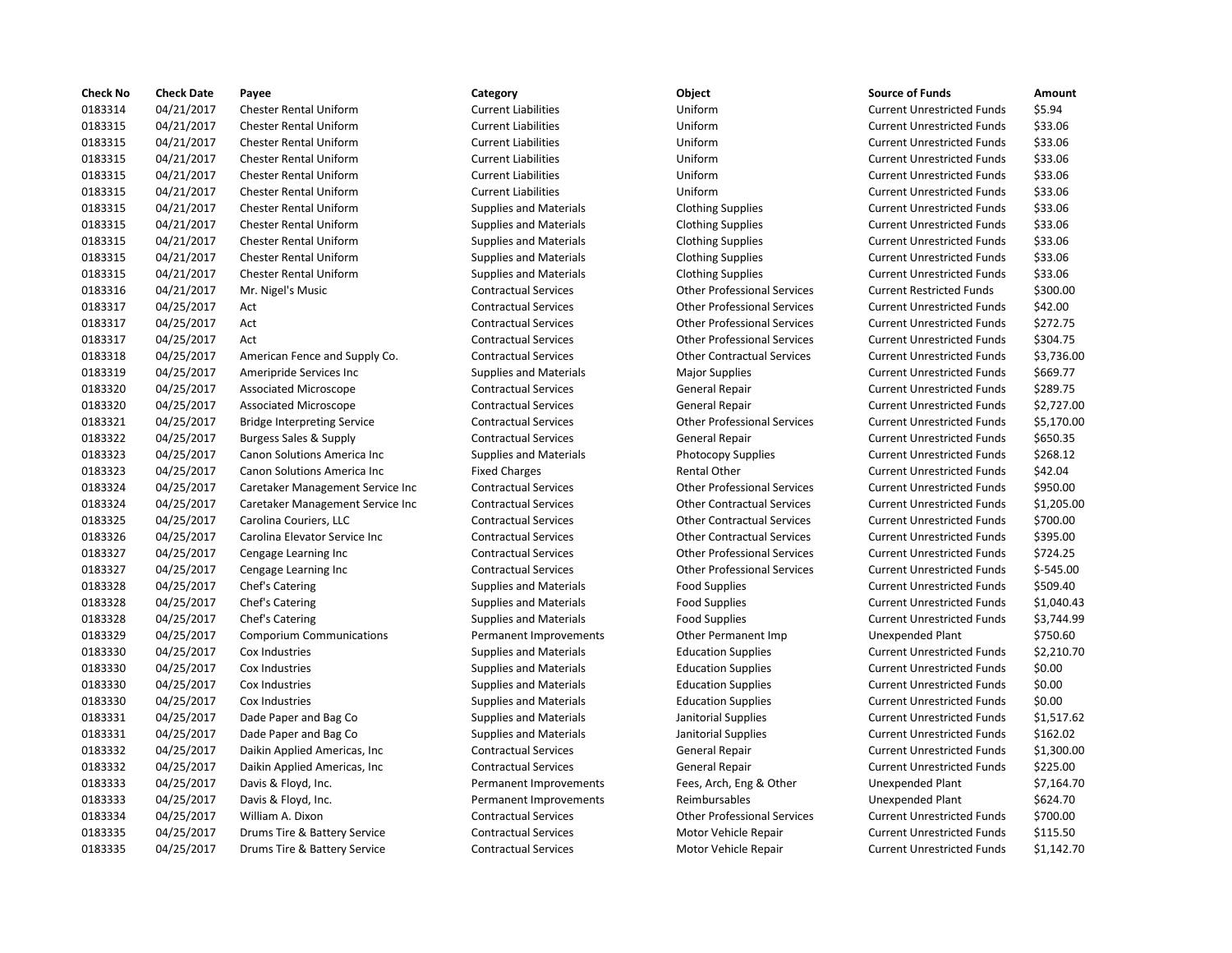| <b>Check No</b> | <b>Check Date</b> | Payee                                     | Category                      | Object                             | <b>Source of Funds</b>            | Amount     |
|-----------------|-------------------|-------------------------------------------|-------------------------------|------------------------------------|-----------------------------------|------------|
| 0183335         | 04/25/2017        | Drums Tire & Battery Service              | <b>Contractual Services</b>   | Motor Vehicle Repair               | <b>Current Unrestricted Funds</b> | \$-263.79  |
| 0183336         | 04/25/2017        | Eagle Wood, Inc.                          | Permanent Improvements        | Other Permanent Imp                | <b>Unexpended Plant</b>           | \$112,605. |
| 0183337         | 04/25/2017        | Ellucian Inc                              | <b>Contractual Services</b>   | <b>Other Professional Services</b> | <b>Current Unrestricted Funds</b> | \$372.75   |
| 0183337         | 04/25/2017        | Ellucian Inc                              | <b>Contractual Services</b>   | <b>Other Professional Services</b> | <b>Current Unrestricted Funds</b> | \$213.00   |
| 0183337         | 04/25/2017        | Ellucian Inc                              | <b>Contractual Services</b>   | <b>Other Professional Services</b> | <b>Current Unrestricted Funds</b> | \$1,171.50 |
| 0183338         | 04/25/2017        | Fortune Academy Inc                       | <b>Contractual Services</b>   | <b>Other Professional Services</b> | <b>Current Unrestricted Funds</b> | \$4,647.30 |
| 0183338         | 04/25/2017        | Fortune Academy Inc                       | <b>Contractual Services</b>   | <b>Other Professional Services</b> | <b>Current Unrestricted Funds</b> | \$5,975.10 |
| 0183338         | 04/25/2017        | Fortune Academy Inc                       | <b>Contractual Services</b>   | <b>Other Professional Services</b> | <b>Current Unrestricted Funds</b> | \$2,280.30 |
| 0183339         | 04/25/2017        | <b>Function Point Productivy Software</b> | <b>Contractual Services</b>   | <b>Other Professional Services</b> | <b>Current Unrestricted Funds</b> | \$2,328.00 |
| 0183340         | 04/25/2017        | Gateway Supply Company                    | <b>Supplies and Materials</b> | <b>Other Supplies</b>              | <b>County Projects</b>            | \$825.00   |
| 0183340         | 04/25/2017        | Gateway Supply Company                    | <b>Supplies and Materials</b> | <b>Other Supplies</b>              | <b>County Projects</b>            | \$825.00   |
| 0183340         | 04/25/2017        | <b>Gateway Supply Company</b>             | <b>Supplies and Materials</b> | <b>Other Supplies</b>              | <b>County Projects</b>            | \$945.00   |
| 0183340         | 04/25/2017        | Gateway Supply Company                    | <b>Supplies and Materials</b> | <b>Other Supplies</b>              | <b>County Projects</b>            | \$4,375.00 |
| 0183341         | 04/25/2017        | Graybar Electric Co                       | <b>Contractual Services</b>   | General Repair                     | <b>Current Unrestricted Funds</b> | \$1,662.18 |
| 0183341         | 04/25/2017        | Graybar Electric Co                       | <b>Contractual Services</b>   | General Repair                     | <b>Current Unrestricted Funds</b> | \$31.69    |
| 0183342         | 04/25/2017        | The Honey Baked Ham Co #1543              | Supplies and Materials        | <b>Food Supplies</b>               | <b>Current Unrestricted Funds</b> | \$351.00   |
| 0183342         | 04/25/2017        | The Honey Baked Ham Co #1543              | Supplies and Materials        | Food Supplies                      | <b>Current Unrestricted Funds</b> | \$103.50   |
| 0183342         | 04/25/2017        | The Honey Baked Ham Co #1543              | <b>Supplies and Materials</b> | <b>Food Supplies</b>               | <b>Current Unrestricted Funds</b> | \$2,647.57 |
| 0183342         | 04/25/2017        | The Honey Baked Ham Co #1543              | <b>Supplies and Materials</b> | <b>Food Supplies</b>               | <b>Current Unrestricted Funds</b> | \$936.00   |
| 0183342         | 04/25/2017        | The Honey Baked Ham Co #1543              | <b>Supplies and Materials</b> | <b>Food Supplies</b>               | <b>Current Unrestricted Funds</b> | \$56.25    |
| 0183343         | 04/25/2017        | Interior Plantscapes Llc                  | <b>Contractual Services</b>   | <b>Other Professional Services</b> | <b>Current Unrestricted Funds</b> | \$305.00   |
| 0183344         | 04/25/2017        | Interstate Fleet Services                 | <b>Contractual Services</b>   | Motor Vehicle Repair               | <b>Current Unrestricted Funds</b> | \$281.66   |
| 0183345         | 04/25/2017        | Jacksons Kitchen                          | <b>Supplies and Materials</b> | <b>Food Supplies</b>               | <b>Current Unrestricted Funds</b> | \$3,736.80 |
| 0183345         | 04/25/2017        | Jacksons Kitchen                          | Supplies and Materials        | <b>Food Supplies</b>               | <b>Current Unrestricted Funds</b> | \$419.82   |
| 0183345         | 04/25/2017        | Jacksons Kitchen                          | <b>Supplies and Materials</b> | <b>Food Supplies</b>               | <b>Current Unrestricted Funds</b> | \$3,541.50 |
| 0183345         | 04/25/2017        | Jacksons Kitchen                          | <b>Supplies and Materials</b> | <b>Food Supplies</b>               | <b>Current Unrestricted Funds</b> | \$419.82   |
| 0183346         | 04/25/2017        | Johnson Controls Inc                      | <b>Contractual Services</b>   | <b>Other Contractual Services</b>  | <b>Current Unrestricted Funds</b> | \$577.60   |
| 0183347         | 04/25/2017        | Lowes Home Centers                        | <b>Contractual Services</b>   | General Repair                     | <b>Current Unrestricted Funds</b> | \$26.57    |
| 0183347         | 04/25/2017        | <b>Lowes Home Centers</b>                 | <b>Contractual Services</b>   | General Repair                     | <b>Current Unrestricted Funds</b> | \$96.20    |
| 0183347         | 04/25/2017        | Lowes Home Centers                        | <b>Contractual Services</b>   | General Repair                     | <b>Current Unrestricted Funds</b> | \$5.03     |
| 0183347         | 04/25/2017        | Lowes Home Centers                        | <b>Contractual Services</b>   | General Repair                     | <b>Current Unrestricted Funds</b> | \$114.55   |
| 0183348         | 04/25/2017        | ManagedPrint Inc                          | <b>Contractual Services</b>   | Printing                           | <b>Current Unrestricted Funds</b> | \$1,530.47 |
| 0183349         | 04/25/2017        | <b>Melanie Rowe Catering</b>              | <b>Supplies and Materials</b> | <b>Food Supplies</b>               | <b>Current Unrestricted Funds</b> | \$1,774.50 |
| 0183350         | 04/25/2017        | Merus Refreshment Services Inc            | Supplies and Materials        | <b>Food Supplies</b>               | <b>Current Unrestricted Funds</b> | \$466.36   |
| 0183351         | 04/25/2017        | Mid-Carolina Ahec, Inc.                   | <b>Contractual Services</b>   | <b>Other Professional Services</b> | <b>Current Unrestricted Funds</b> | \$40.00    |
| 0183351         | 04/25/2017        | Mid-Carolina Ahec, Inc.                   | <b>Contractual Services</b>   | <b>Other Professional Services</b> | <b>Current Unrestricted Funds</b> | \$71.05    |
| 0183352         | 04/25/2017        | Ontario Investments, Inc.                 | <b>Fixed Charges</b>          | Rental Data Processing Equip       | <b>Current Unrestricted Funds</b> | \$5,453.43 |
| 0183352         | 04/25/2017        | Ontario Investments, Inc.                 | <b>Fixed Charges</b>          | Leased To Own Equip                | <b>Current Unrestricted Funds</b> | \$1,730.13 |
| 0183352         | 04/25/2017        | Ontario Investments, Inc.                 | <b>Fixed Charges</b>          | Rental Data Processing Equip       | <b>Current Unrestricted Funds</b> | \$2,337.19 |
| 0183353         | 04/25/2017        | OSS LLC                                   | Equipment                     | <b>Educational Equipment</b>       | <b>Current Restricted Funds</b>   | \$106,500. |
| 0183353         | 04/25/2017        | OSS LLC                                   | Equipment                     | <b>Educational Equipment</b>       | <b>Current Restricted Funds</b>   | \$9,850.00 |
| 0183354         | 04/25/2017        | Panera Llc                                | <b>Supplies and Materials</b> | <b>Food Supplies</b>               | <b>Current Unrestricted Funds</b> | \$99.46    |
| 0183354         | 04/25/2017        | Panera Llc                                | <b>Supplies and Materials</b> | <b>Food Supplies</b>               | <b>Current Unrestricted Funds</b> | \$98.37    |
| 0183355         | 04/25/2017        | Record Storage Systems                    | <b>Contractual Services</b>   | Data Processing Serv               | <b>Current Unrestricted Funds</b> | \$165.99   |
| 0183356         | 04/25/2017        | Recreational Equipment, Inc.              | <b>Contractual Services</b>   | <b>Other Contractual Services</b>  | <b>Current Unrestricted Funds</b> | \$472.00   |
| 0183357         | 04/25/2017        | Rock Hill Police Department               | <b>Contractual Services</b>   | <b>Other Contractual Services</b>  | <b>Current Unrestricted Funds</b> | \$331.25   |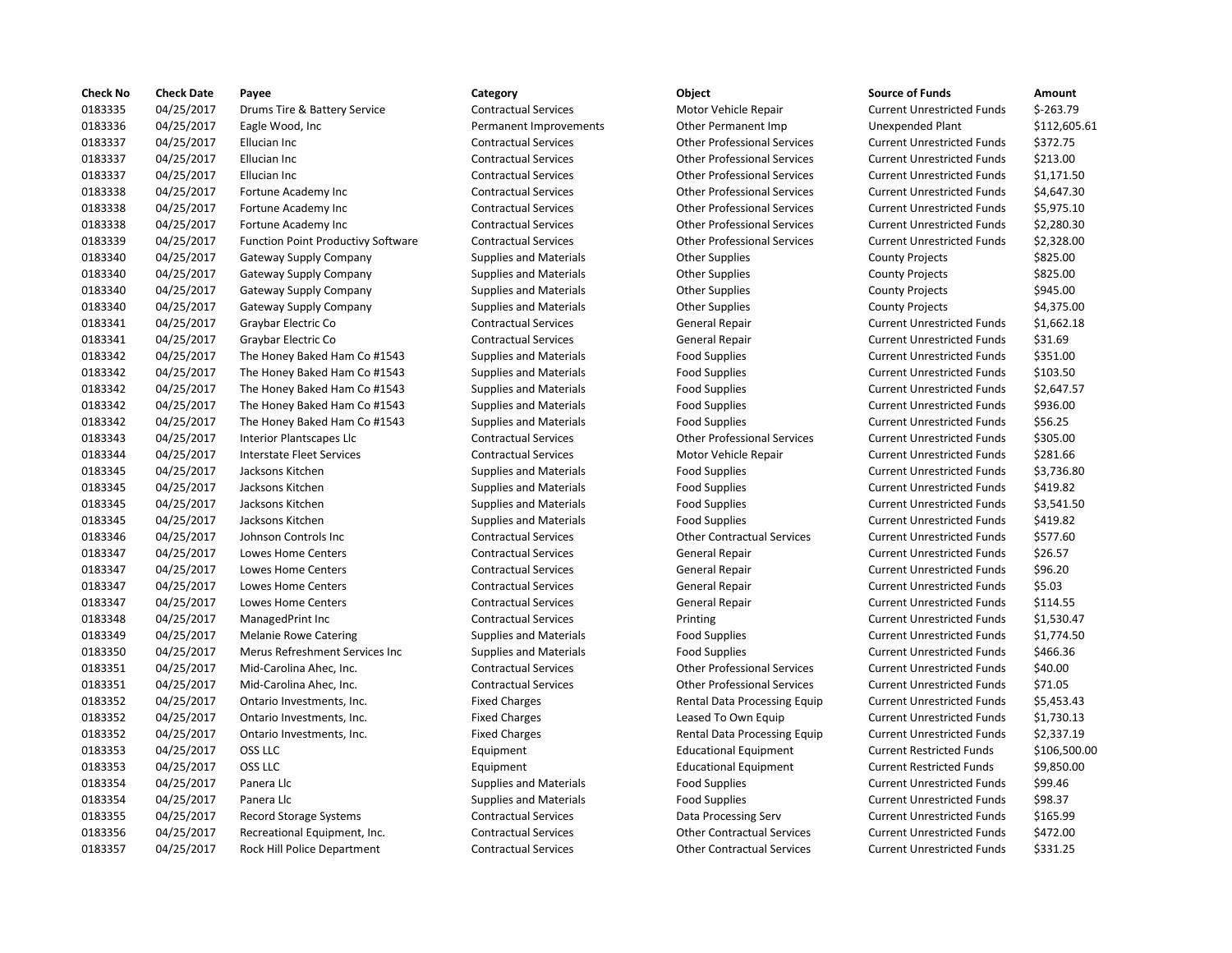| <b>Check No</b> | <b>Check Date</b> | Payee                             | Category                      | Object                             | <b>Source of Funds</b>            | Amount    |
|-----------------|-------------------|-----------------------------------|-------------------------------|------------------------------------|-----------------------------------|-----------|
| 0183358         | 04/25/2017        | Siteone Landscape Supply, Llc     | <b>Supplies and Materials</b> | Maintenance Supplies               | <b>Current Unrestricted Funds</b> | \$113.77  |
| 0183359         | 04/25/2017        | <b>Snipes</b>                     | <b>Supplies and Materials</b> | Janitorial Supplies                | <b>Current Unrestricted Funds</b> | \$93.09   |
| 0183360         | 04/25/2017        | Software House International Corp | <b>Contractual Services</b>   | <b>Other Contractual Services</b>  | <b>Current Unrestricted Funds</b> | \$15,717  |
| 0183360         | 04/25/2017        | Software House International Corp | <b>Contractual Services</b>   | <b>Other Contractual Services</b>  | <b>Current Unrestricted Funds</b> | \$335.16  |
| 0183360         | 04/25/2017        | Software House International Corp | <b>Contractual Services</b>   | <b>Other Contractual Services</b>  | <b>Current Unrestricted Funds</b> | \$301.56  |
| 0183360         | 04/25/2017        | Software House International Corp | <b>Contractual Services</b>   | <b>Other Contractual Services</b>  | <b>Current Unrestricted Funds</b> | \$1,746.3 |
| 0183360         | 04/25/2017        | Software House International Corp | <b>Contractual Services</b>   | <b>Other Contractual Services</b>  | <b>Current Unrestricted Funds</b> | \$895.44  |
| 0183360         | 04/25/2017        | Software House International Corp | <b>Contractual Services</b>   | <b>Other Contractual Services</b>  | <b>Current Unrestricted Funds</b> | \$0.00    |
| 0183360         | 04/25/2017        | Software House International Corp | <b>Contractual Services</b>   | <b>Other Contractual Services</b>  | <b>Current Unrestricted Funds</b> | \$0.00    |
| 0183360         | 04/25/2017        | Software House International Corp | <b>Contractual Services</b>   | <b>Other Contractual Services</b>  | <b>Current Unrestricted Funds</b> | \$1,854.7 |
| 0183360         | 04/25/2017        | Software House International Corp | <b>Contractual Services</b>   | <b>Other Contractual Services</b>  | <b>Current Unrestricted Funds</b> | \$799.70  |
| 0183360         | 04/25/2017        | Software House International Corp | <b>Contractual Services</b>   | <b>Other Contractual Services</b>  | <b>Current Unrestricted Funds</b> | \$328.00  |
| 0183360         | 04/25/2017        | Software House International Corp | <b>Contractual Services</b>   | <b>Other Contractual Services</b>  | <b>Current Unrestricted Funds</b> | \$5,249.4 |
| 0183360         | 04/25/2017        | Software House International Corp | <b>Contractual Services</b>   | <b>Other Contractual Services</b>  | <b>Current Unrestricted Funds</b> | \$0.00    |
| 0183360         | 04/25/2017        | Software House International Corp | <b>Contractual Services</b>   | <b>Other Contractual Services</b>  | <b>Current Unrestricted Funds</b> | \$0.00    |
| 0183360         | 04/25/2017        | Software House International Corp | <b>Contractual Services</b>   | <b>Other Contractual Services</b>  | <b>Current Unrestricted Funds</b> | \$9,488.6 |
| 0183360         | 04/25/2017        | Software House International Corp | <b>Contractual Services</b>   | <b>Other Contractual Services</b>  | <b>Current Unrestricted Funds</b> | \$1,496.8 |
| 0183360         | 04/25/2017        | Software House International Corp | <b>Contractual Services</b>   | <b>Other Contractual Services</b>  | <b>Current Unrestricted Funds</b> | \$0.00    |
| 0183360         | 04/25/2017        | Software House International Corp | <b>Contractual Services</b>   | <b>Other Contractual Services</b>  | <b>Current Unrestricted Funds</b> | \$0.00    |
| 0183361         | 04/25/2017        | Spartanburg Community College     | <b>Contractual Services</b>   | Data Processing Serv               | <b>Current Unrestricted Funds</b> | \$680.00  |
| 0183362         | 04/25/2017        | Staffmark                         | <b>Contractual Services</b>   | <b>Other Contractual Services</b>  | <b>Current Unrestricted Funds</b> | \$522.59  |
| 0183362         | 04/25/2017        | Staffmark                         | <b>Contractual Services</b>   | <b>Other Contractual Services</b>  | <b>Current Unrestricted Funds</b> | \$522.59  |
| 0183362         | 04/25/2017        | Staffmark                         | <b>Contractual Services</b>   | <b>Other Contractual Services</b>  | <b>Current Unrestricted Funds</b> | \$293.20  |
| 0183362         | 04/25/2017        | Staffmark                         | <b>Contractual Services</b>   | <b>Other Professional Services</b> | <b>Current Unrestricted Funds</b> | \$293.20  |
| 0183362         | 04/25/2017        | <b>Staffmark</b>                  | <b>Contractual Services</b>   | <b>Other Professional Services</b> | <b>Current Unrestricted Funds</b> | \$293.20  |
| 0183362         | 04/25/2017        | Staffmark                         | <b>Contractual Services</b>   | <b>Other Professional Services</b> | <b>Current Unrestricted Funds</b> | \$293.20  |
| 0183363         | 04/25/2017        | Tapfin                            | <b>Contractual Services</b>   | <b>Other Professional Services</b> | <b>Current Unrestricted Funds</b> | \$7,830.6 |
| 0183364         | 04/25/2017        | Terminix Service Inc              | <b>Contractual Services</b>   | <b>Other Contractual Services</b>  | <b>Current Unrestricted Funds</b> | \$55.00   |
| 0183364         | 04/25/2017        | Terminix Service Inc              | <b>Contractual Services</b>   | <b>Other Contractual Services</b>  | <b>Current Unrestricted Funds</b> | \$90.00   |
| 0183365         | 04/25/2017        | TPM of Columbia, Inc.             | Equipment                     | <b>Educational Equipment</b>       | <b>Current Restricted Funds</b>   | \$10,879  |
| 0183365         | 04/25/2017        | TPM of Columbia, Inc.             | Equipment                     | <b>Educational Equipment</b>       | <b>Current Restricted Funds</b>   | \$981.40  |
| 0183365         | 04/25/2017        | TPM of Columbia, Inc.             | Equipment                     | <b>Educational Equipment</b>       | <b>Current Restricted Funds</b>   | \$3,320.0 |
| 0183365         | 04/25/2017        | TPM of Columbia, Inc.             | Equipment                     | <b>Educational Equipment</b>       | <b>Current Restricted Funds</b>   | \$792.00  |
| 0183365         | 04/25/2017        | TPM of Columbia, Inc.             | Equipment                     | <b>Educational Equipment</b>       | <b>Current Restricted Funds</b>   | \$1,697.4 |
| 0183365         | 04/25/2017        | TPM of Columbia, Inc.             | Equipment                     | <b>Educational Equipment</b>       | <b>Current Restricted Funds</b>   | \$150.00  |
| 0183366         | 04/25/2017        | <b>Unifirst Corporation</b>       | <b>Contractual Services</b>   | <b>Other Professional Services</b> | <b>Current Unrestricted Funds</b> | \$105.46  |
| 0183367         | 04/25/2017        | Vendable Systems Inc              | <b>Supplies and Materials</b> | <b>Food Supplies</b>               | <b>Current Unrestricted Funds</b> | \$318.37  |
| 0183368         | 04/25/2017        | Waste Management of the Carolinas | <b>Contractual Services</b>   | <b>Utilities</b>                   | <b>Current Unrestricted Funds</b> | \$293.50  |
| 0183369         | 04/25/2017        | Watson Tate Savory Architects Inc | Permanent Improvements        | Fees, Arch, Eng & Other            | <b>Unexpended Plant</b>           | \$12,357  |
| 0183369         | 04/25/2017        | Watson Tate Savory Architects Inc | Permanent Improvements        | Reimbursables                      | Unexpended Plant                  | \$243.00  |
| 0183370         | 04/25/2017        | <b>West Group</b>                 | Equipment                     | Library Books, Maps & Film         | <b>Current Unrestricted Funds</b> | \$596.79  |
| 0183370         | 04/25/2017        | <b>West Group</b>                 | Equipment                     | Library Books, Maps & Film         | <b>Current Unrestricted Funds</b> | \$596.79  |
| 0183371         | 04/25/2017        | Xerox Corporation                 | <b>Fixed Charges</b>          | Leased To Own Equip                | <b>Current Unrestricted Funds</b> | \$599.57  |
| 0183372         | 04/25/2017        | <b>York County</b>                | <b>Contractual Services</b>   | <b>Other Professional Services</b> | <b>Current Unrestricted Funds</b> | \$77.42   |
| 0183372         | 04/25/2017        | <b>York County</b>                | <b>Contractual Services</b>   | <b>Other Professional Services</b> | <b>Current Unrestricted Funds</b> | \$60.83   |
| 0183372         | 04/25/2017        | <b>York County</b>                | <b>Contractual Services</b>   | <b>Other Professional Services</b> | <b>Current Unrestricted Funds</b> | \$21.00   |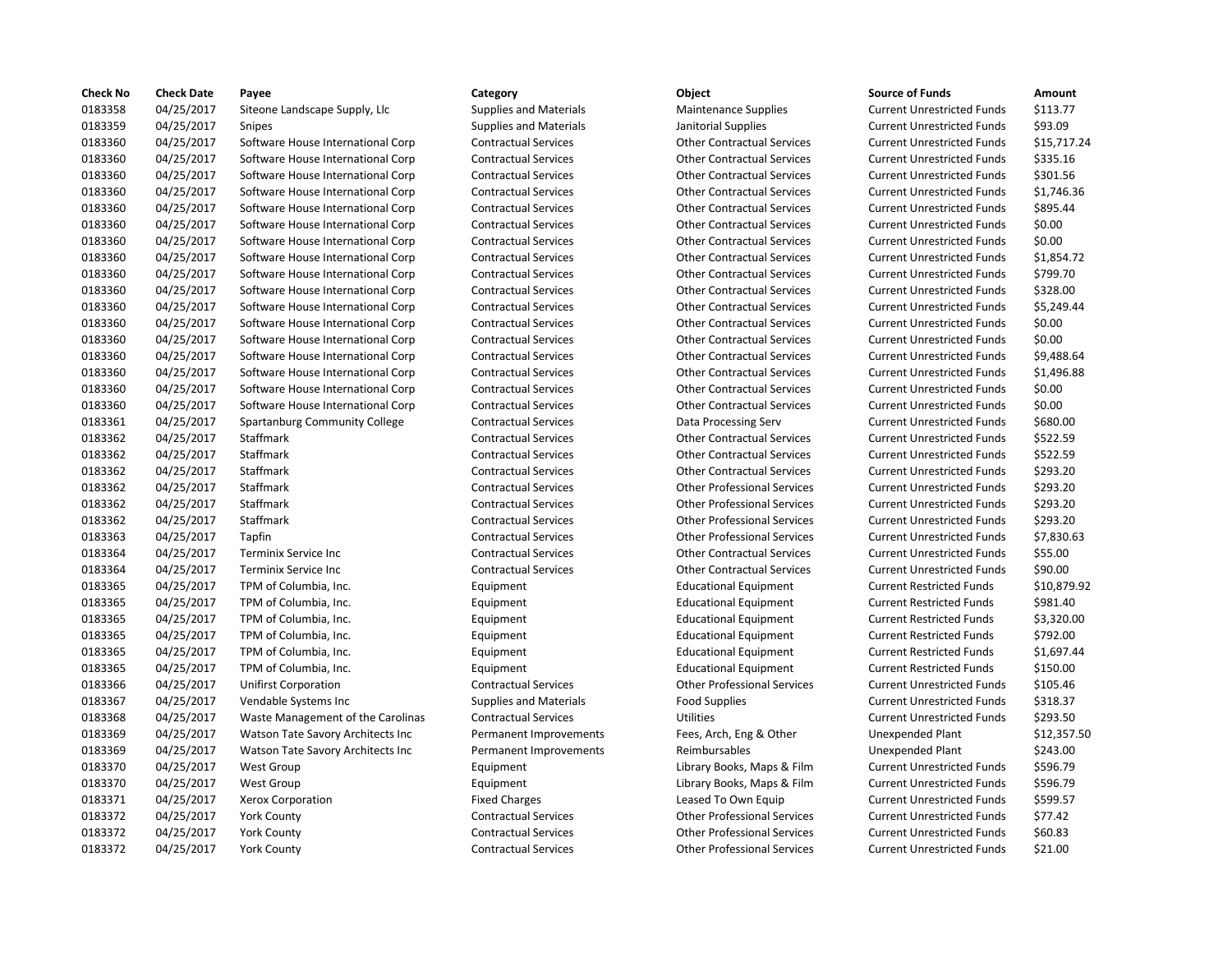| <b>Check No</b> | <b>Check Date</b> | Payee                               | Category                         | Object                             | <b>Source of Funds</b>            | Amount    |
|-----------------|-------------------|-------------------------------------|----------------------------------|------------------------------------|-----------------------------------|-----------|
| 0183372         | 04/25/2017        | <b>York County</b>                  | <b>Contractual Services</b>      | <b>Other Professional Services</b> | <b>Current Unrestricted Funds</b> | \$29.43   |
| 0183373         | 04/25/2017        | Youvisit Llc                        | <b>Contractual Services</b>      | <b>Other Professional Services</b> | <b>Current Unrestricted Funds</b> | \$1,403.0 |
| 0183374         | 04/25/2017        | CEP Inc.                            | <b>Current Assets</b>            | <b>Prepaid Expenses</b>            | <b>Current Unrestricted Funds</b> | \$1,850.0 |
| 0183378         | 04/27/2017        | <b>Business Card</b>                | <b>Supplies and Materials</b>    | <b>Food Supplies</b>               | <b>Current Unrestricted Funds</b> | \$118.27  |
| 0183378         | 04/27/2017        | <b>Business Card</b>                | Travel                           | Out of State Lodging               | <b>Current Unrestricted Funds</b> | \$1,231.9 |
| 0183378         | 04/27/2017        | <b>Business Card</b>                | Travel                           | In State Lodging                   | <b>Current Unrestricted Funds</b> | \$297.34  |
| 0183378         | 04/27/2017        | <b>Business Card</b>                | Travel                           | Out of State Lodging               | <b>Current Unrestricted Funds</b> | \$470.99  |
| 0183378         | 04/27/2017        | <b>Business Card</b>                | Travel                           | In State Lodging                   | <b>Current Unrestricted Funds</b> | \$233.10  |
| 0183378         | 04/27/2017        | <b>Business Card</b>                | Travel                           | In State Lodging                   | <b>Current Unrestricted Funds</b> | \$233.10  |
| 0183378         | 04/27/2017        | <b>Business Card</b>                | Travel                           | In State Lodging                   | <b>Current Unrestricted Funds</b> | \$233.10  |
| 0183378         | 04/27/2017        | <b>Business Card</b>                | <b>Supplies and Materials</b>    | <b>Office Supplies</b>             | <b>Current Unrestricted Funds</b> | \$166.21  |
| 0183379         | 04/28/2017        | American Airlines, Inc.             | Travel                           | Out of State Lodging               | <b>Current Restricted Funds</b>   | \$15.00   |
| 0183379         | 04/28/2017        | American Airlines, Inc.             | Travel                           | Out of State Air Trans             | <b>Current Unrestricted Funds</b> | \$370.90  |
| 0183379         | 04/28/2017        | American Airlines, Inc.             | Travel                           | Out of State Lodging               | <b>Current Restricted Funds</b>   | \$15.00   |
| 0183379         | 04/28/2017        | American Airlines, Inc.             | Travel                           | Out of State Air Trans             | <b>Current Unrestricted Funds</b> | \$370.90  |
| 0183379         | 04/28/2017        | American Airlines, Inc.             | Travel                           | Out of State Air Trans             | <b>Current Unrestricted Funds</b> | \$626.50  |
| 0183379         | 04/28/2017        | American Airlines, Inc.             | Travel                           | Out of State Air Trans             | <b>Current Unrestricted Funds</b> | \$387.89  |
| 0183379         | 04/28/2017        | American Airlines, Inc.             | Travel                           | Out of State Air Trans             | <b>Current Unrestricted Funds</b> | \$387.89  |
| 0183379         | 04/28/2017        | American Airlines, Inc.             | Travel                           | Out of State Air Trans             | <b>Current Unrestricted Funds</b> | \$432.10  |
| 0183380         | 04/28/2017        | Barnes and Noble College Bookstore  | <b>Current Liabilities</b>       | A/P Student Barnes & Noble         | <b>Current Unrestricted Funds</b> | \$14,349  |
| 0183381         | 04/28/2017        | Chester Metropolitan District       | <b>Contractual Services</b>      | <b>Utilities</b>                   | <b>Current Unrestricted Funds</b> | \$361.77  |
| 0183381         | 04/28/2017        | Chester Metropolitan District       | <b>Contractual Services</b>      | Utilities                          | <b>Current Unrestricted Funds</b> | \$104.43  |
| 0183382         | 04/28/2017        | Surveillance, Resources, and Invest | <b>Contractual Services</b>      | <b>Other Professional Services</b> | <b>Current Unrestricted Funds</b> | \$436.00  |
| 0183382         | 04/28/2017        | Surveillance, Resources, and Invest | <b>Contractual Services</b>      | <b>Other Professional Services</b> | <b>Current Unrestricted Funds</b> | \$327.00  |
| 0183382         | 04/28/2017        | Surveillance, Resources, and Invest | Op Revenue - Other Current Unres | SRI                                | <b>Current Unrestricted Funds</b> | \$763.00  |
| 0183382         | 04/28/2017        | Surveillance, Resources, and Invest | Op Revenue - Other Current Unres | SRI                                | <b>Current Unrestricted Funds</b> | \$163.50  |
| 0183383         | 04/28/2017        | Surveillance, Resources, and Invest | <b>Contractual Services</b>      | <b>Other Professional Services</b> | <b>Current Unrestricted Funds</b> | \$1,417.0 |
| 0183384         | 04/28/2017        | <b>Business Card</b>                | Travel                           | Out of State Lodging               | <b>Current Unrestricted Funds</b> | \$218.66  |
| 0183384         | 04/28/2017        | <b>Business Card</b>                | <b>Contractual Services</b>      | <b>Other Contractual Services</b>  | <b>Current Unrestricted Funds</b> | \$637.63  |
| 0183384         | 04/28/2017        | <b>Business Card</b>                | Travel                           | Out of State Air Trans             | <b>Current Unrestricted Funds</b> | \$828.29  |
| 0183385         | 04/28/2017        | Barnes and Noble College Bookstore  | <b>Current Liabilities</b>       | A/P College Barnes & Noble         | <b>Current Unrestricted Funds</b> | \$422.30  |
| 0183386         | 04/28/2017        | Barnes and Noble College Bookstore  | <b>Current Liabilities</b>       | A/P CE Students Barnes & Noble     | <b>Current Unrestricted Funds</b> | \$322.89  |
| E0007468        | 04/18/2017        | <b>YTC Employee</b>                 | Travel                           | Out of State Priv Auto             | <b>Current Unrestricted Funds</b> | \$30.70   |
| E0007468        | 04/18/2017        | <b>YTC Employee</b>                 | Travel                           | Out of State Meals                 | <b>Current Unrestricted Funds</b> | \$5.41    |
| E0007469        | 04/18/2017        | <b>YTC Employee</b>                 | Travel                           | Non Deductible Meals               | <b>Current Unrestricted Funds</b> | \$7.00    |
| E0007470        | 04/18/2017        | <b>YTC Employee</b>                 | Travel                           | In State Priv Auto                 | <b>Current Unrestricted Funds</b> | \$25.34   |
| E0007470        | 04/18/2017        | <b>YTC Employee</b>                 | Travel                           | In State Priv Auto                 | <b>Current Unrestricted Funds</b> | \$186.86  |
| E0007471        | 04/18/2017        | <b>YTC Employee</b>                 | Travel                           | In State Priv Auto                 | <b>Current Unrestricted Funds</b> | \$34.45   |
| E0007472        | 04/18/2017        | <b>YTC Employee</b>                 | Travel                           | In State Priv Auto                 | <b>Current Unrestricted Funds</b> | \$157.91  |
| E0007473        | 04/18/2017        | <b>YTC Employee</b>                 | Travel                           | In State Priv Auto                 | <b>Current Unrestricted Funds</b> | \$198.00  |
| E0007474        | 04/18/2017        | <b>YTC Employee</b>                 | Travel                           | In State Priv Auto                 | <b>Current Unrestricted Funds</b> | \$279.00  |
| E0007475        | 04/18/2017        | <b>YTC Employee</b>                 | Travel                           | Non Deductible Meals               | <b>Current Unrestricted Funds</b> | \$7.00    |
| E0007476        | 04/18/2017        | <b>YTC Employee</b>                 | Travel                           | In State Priv Auto                 | <b>Current Unrestricted Funds</b> | \$16.43   |
| E0007477        | 04/18/2017        | <b>YTC Employee</b>                 | Travel                           | In State Priv Auto                 | <b>Current Unrestricted Funds</b> | \$60.78   |
| E0007477        | 04/18/2017        | <b>YTC Employee</b>                 | Travel                           | Out of State Priv Auto             | <b>Current Unrestricted Funds</b> | \$123.26  |
| E0007478        | 04/18/2017        | <b>YTC Employee</b>                 | Travel                           | In State Priv Auto                 | <b>Current Unrestricted Funds</b> | \$13.86   |

# 0183372 04/25/2017 York County Contractual Services Other Professional Services Current Unrestricted Funds \$29.43 0183373 04/25/2017 Youvisit Llc Contractual Services Other Professional Services Current Unrestricted Funds \$1,403.00 0183374 04/25/2017 CEP Inc. Current Assets Prepaid Expenses Current Unrestricted Funds \$1,850.00 0183378 04/27/2017 Business Card Supplies and Materials Food Supplies Current Unrestricted Funds \$118.27 Travel **1.231.90** Out of State Lodging Current Unrestricted Funds \$1,231.90 Travel **1218 1218 In State Lodging Current Unrestricted Funds** \$297.34 Travel **1833** Out of State Lodging Current Unrestricted Funds \$470.99 0183378 04/27/2017 Business Card Travel In State Lodging Current Unrestricted Funds \$233.10 Travel **123319** In State Lodging Current Unrestricted Funds \$233.10 Travel **123319** In State Lodging Current Unrestricted Funds \$233.10 Supplies and Materials **1928** Office Supplies Current Unrestricted Funds \$166.21 Travel **2020** 2018 Out of State Air Trans Current Unrestricted Funds \$370.90 Travel **2020** 2018 Out of State Air Trans Current Unrestricted Funds \$370.90 Travel **2028** 2018 Out of State Air Trans Current Unrestricted Funds \$626.50 Travel **2018** Out of State Air Trans Current Unrestricted Funds \$387.89 Travel **2018** Out of State Air Trans Current Unrestricted Funds \$387.89 Travel **1833** Out of State Air Trans Current Unrestricted Funds \$432.10 0183380 04/28/2017 Barnes and Noble College Bookstore Current Liabilities A/P Student Barnes & Noble Current Unrestricted Funds \$14,349.56 Ontractual Services **Contractual Services** Utilities Current Unrestricted Funds \$361.77 0183381 04/28/2017 Chester Metropolitan District Contractual Services Utilities Current Unrestricted Funds \$104.43 Invest Contractual Services Contractual Services Other Professional Services Current Unrestricted Funds \$436.00 Invest Contractual Services **Contractual Services** Other Professional Services Current Unrestricted Funds \$327.00 Invest Op Revenue - Other Current Unres SRI Current Unrestricted Funds \$763.00 Invest Op Revenue - Other Current Unres SRI Current Unrestricted Funds \$163.50 0183383 04/28/2017 Surveillance, Resources, and Invest Contractual Services Other Professional Services Current Unrestricted Funds \$1,417.00 Travel **12023** 1218.66 Out of State Lodging Current Unrestricted Funds 5218.66 Contractual Services **Caractual Contractual Services** Current Unrestricted Funds \$637.63 Travel **18381 1847 CULL COUPS CAREGAIRS CONTENTS** Current Unrestricted Funds \$828.29 okstore Current Liabilities College Barnes & Noble Current Unrestricted Funds \$422.30 okstore Current Liabilities **A/P CE Students Barnes & Noble** Current Unrestricted Funds \$322.89 Travel **EXACTE CONTENTS OUT OUT OUT OUT AUTOR** Current Unrestricted Funds \$30.70 Travel **EXA/2018 COMPLOYEE TRAVEL** Out of State Meals Current Unrestricted Funds \$5.41 Travel **EXA/2018 18/2018 UNITED MEAN** On Deductible Meals Current Unrestricted Funds \$7.00 Travel **EXAYOF CONTENTS IN STATE PRIV Auto** Current Unrestricted Funds \$25.34 Travel **EXAYOF ENDICATE:** In State Priv Auto Current Unrestricted Funds \$186.86 E0007471 04/18/2017 YTC Employee Travel In State Priv Auto Current Unrestricted Funds \$34.45 Travel **Education 2007** In State Priv Auto **Current Unrestricted Funds** \$157.91 Example 1998.00 Travel In State Priv Auto Current Unrestricted Funds \$198.00 E00074 Travel Current Unrestricted Funds \$279.00 Travel **EXAYS ENDOX** On Deductible Meals Current Unrestricted Funds \$7.00 Travel **EXAYC ENDICATE:** In State Priv Auto **Current Unrestricted Funds** 516.43 E0007477 04/18/2017 YTC Employee Travel In State Priv Auto Current Unrestricted Funds \$60.78 Travel **EXAYPE CONTENTS OUT OUT OF STATE PRIV Auto** Current Unrestricted Funds \$123.26